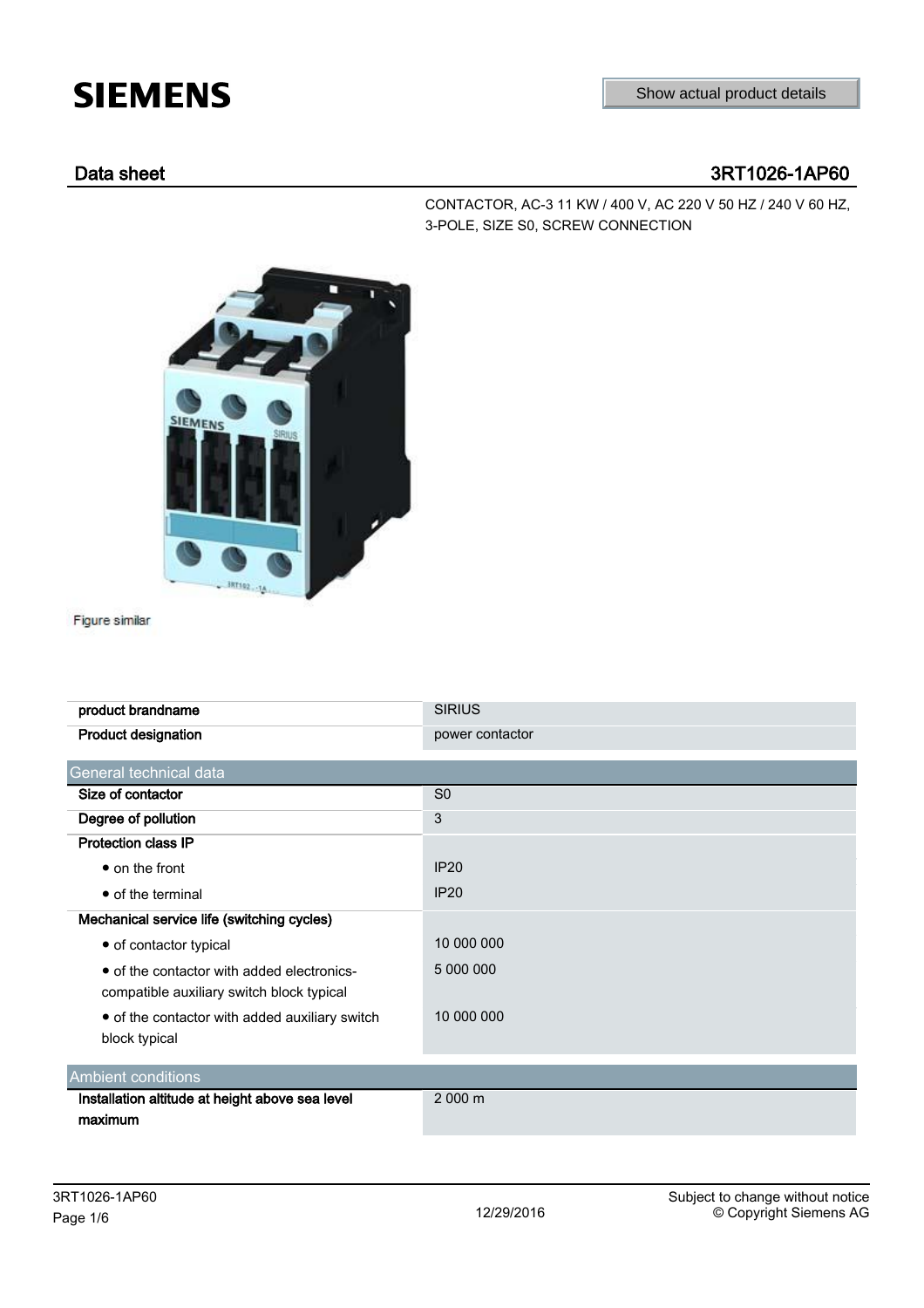| Ambient temperature                                                 |              |
|---------------------------------------------------------------------|--------------|
| · during operation                                                  | $-25$ +60 °C |
|                                                                     |              |
| Main circuit                                                        |              |
| Number of poles for main current circuit                            | 3            |
| Number of NO contacts for main contacts                             | 3            |
| Number of NC contacts for main contacts                             | 0            |
| <b>Operating current</b>                                            |              |
| $\bullet$ at AC-1 at 400 V                                          |              |
| - at ambient temperature 40 °C rated value                          | 40 A         |
| $\bullet$ at AC-1                                                   |              |
| - up to 690 V at ambient temperature 40 $^{\circ}$ C<br>rated value | 40 A         |
| - up to 690 V at ambient temperature 60 $^{\circ}$ C<br>rated value | 35 A         |
| $\bullet$ at AC-3                                                   |              |
| - at 400 V rated value                                              | 25 A         |
| <b>Operating current</b>                                            |              |
| • at 1 current path at DC-1                                         |              |
| - at 24 V rated value                                               | 35 A         |
| - at 110 V rated value                                              | 4.5 A        |
| • with 2 current paths in series at DC-1                            |              |
| - at 24 V rated value                                               | 35 A         |
| - at 110 V rated value                                              | 35 A         |
| • with 3 current paths in series at DC-1                            |              |
| - at 24 V rated value                                               | 35 A         |
| - at 110 V rated value                                              | 35 A         |
| <b>Operating current</b>                                            |              |
| • at 1 current path at DC-3 at DC-5                                 |              |
| - at 24 V rated value                                               | 20 A         |
| - at 110 V rated value                                              | 2.5A         |
| • with 2 current paths in series at DC-3 at DC-5                    |              |
| - at 110 V rated value                                              | 15 A         |
| - at 24 V rated value                                               | 35 A         |
| • with 3 current paths in series at DC-3 at DC-5                    |              |
| - at 110 V rated value                                              | 35 A         |
| - at 24 V rated value                                               | 35 A         |
| <b>Operating power</b>                                              |              |
| $\bullet$ at AC-1                                                   |              |
| - at 400 V rated value                                              | 23 kW        |
| • at AC-2 at 400 V rated value                                      | <b>11 kW</b> |
| $\bullet$ at AC-3                                                   |              |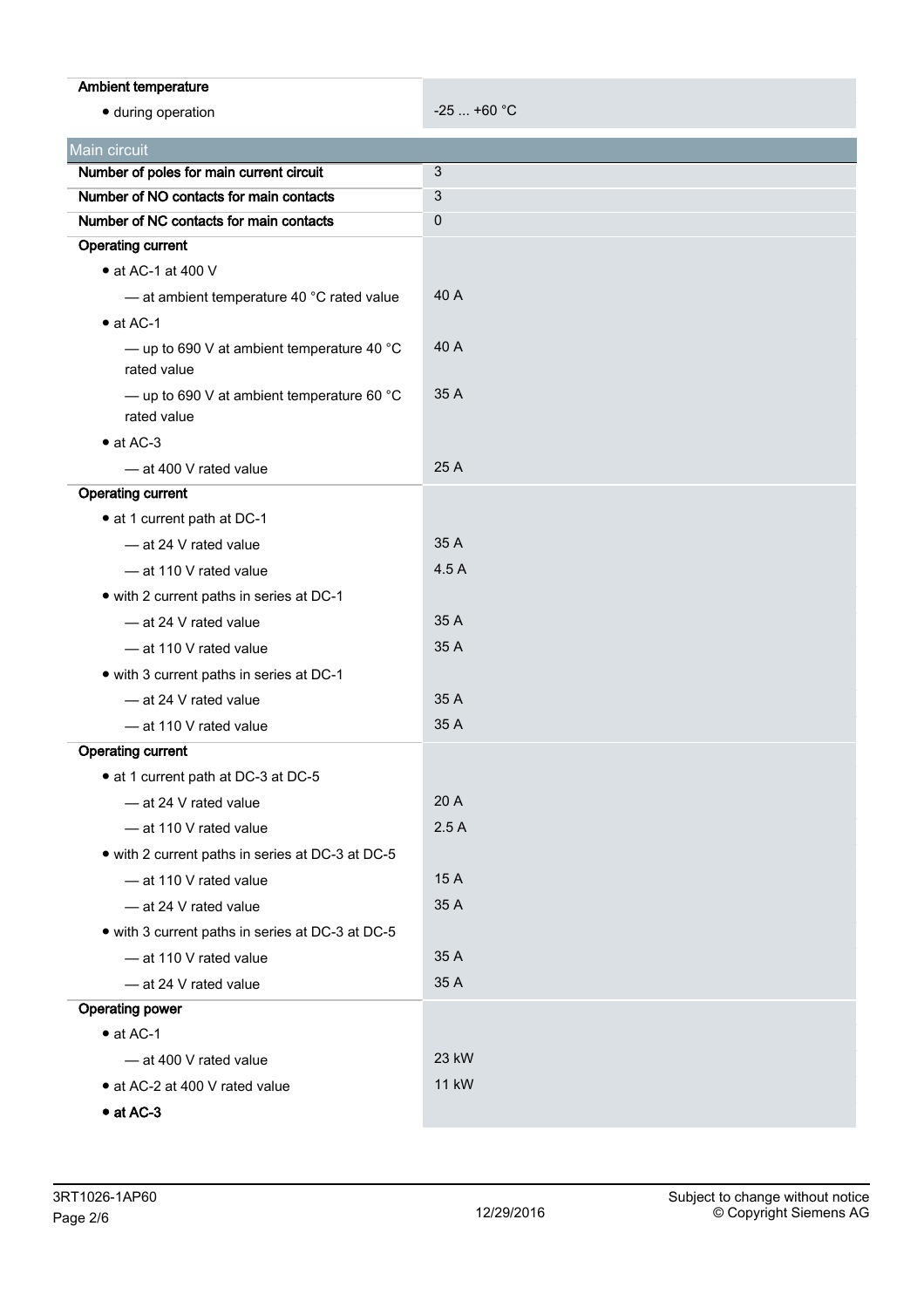| — at 400 V rated value                              | 11 kW     |
|-----------------------------------------------------|-----------|
| — at 500 V rated value                              | 11 kW     |
| — at 690 V rated value                              | 11 kW     |
| Power loss [W] at AC-3 at 400 V for rated value of  | 1.6W      |
| the operating current per conductor                 |           |
|                                                     |           |
| Control circuit/ Control                            |           |
| Type of voltage of the control supply voltage       | <b>AC</b> |
| Control supply voltage at AC                        |           |
| • at 50 Hz rated value                              | 220 V     |
| • at 60 Hz rated value                              | 240 V     |
| Control supply voltage frequency 1 rated value      | 50 Hz     |
| Control supply voltage frequency 2 rated value      | 60 Hz     |
| Operating range factor control supply voltage rated |           |
| value of magnet coil at AC                          |           |

| Control supply voltage frequency 2 rated value                                    | 60 Hz   |
|-----------------------------------------------------------------------------------|---------|
| Operating range factor control supply voltage rated<br>value of magnet coil at AC |         |
| $\bullet$ at 50 Hz                                                                | 0.81.1  |
| $\bullet$ at 60 Hz                                                                | 0.81.1  |
| Apparent pick-up power of magnet coil at AC                                       | 69V·A   |
| Inductive power factor with closing power of the coil                             | 0.76    |
| Apparent holding power of magnet coil at AC                                       | 7.5 V·A |
| Inductive power factor with the holding power of the<br>coil                      | 0.28    |

| <b>Auxiliary circuit</b>                  |                                                 |  |  |
|-------------------------------------------|-------------------------------------------------|--|--|
| Number of NC contacts                     |                                                 |  |  |
| • for auxiliary contacts                  |                                                 |  |  |
| - instantaneous contact                   | $\mathbf{0}$                                    |  |  |
| Number of NO contacts                     |                                                 |  |  |
| • for auxiliary contacts                  |                                                 |  |  |
| - instantaneous contact                   | $\mathbf{0}$                                    |  |  |
| Operating current at AC-12 maximum        | 10A                                             |  |  |
| <b>Operating current at AC-15</b>         |                                                 |  |  |
| • at 230 V rated value                    | 6 A                                             |  |  |
| • at 400 V rated value                    | 3A                                              |  |  |
| <b>Operating current at DC-12</b>         |                                                 |  |  |
| • at 60 V rated value                     | 6 A                                             |  |  |
| • at 110 V rated value                    | 3A                                              |  |  |
| • at 220 V rated value                    | 1A                                              |  |  |
| Operating current at DC-13                |                                                 |  |  |
| • at 24 V rated value                     | 10A                                             |  |  |
| • at 60 V rated value                     | 2A                                              |  |  |
| • at 110 V rated value                    | 1A                                              |  |  |
| • at 220 V rated value                    | 0.3A                                            |  |  |
| Contact reliability of auxiliary contacts | 1 faulty switching per 100 million (17 V, 1 mA) |  |  |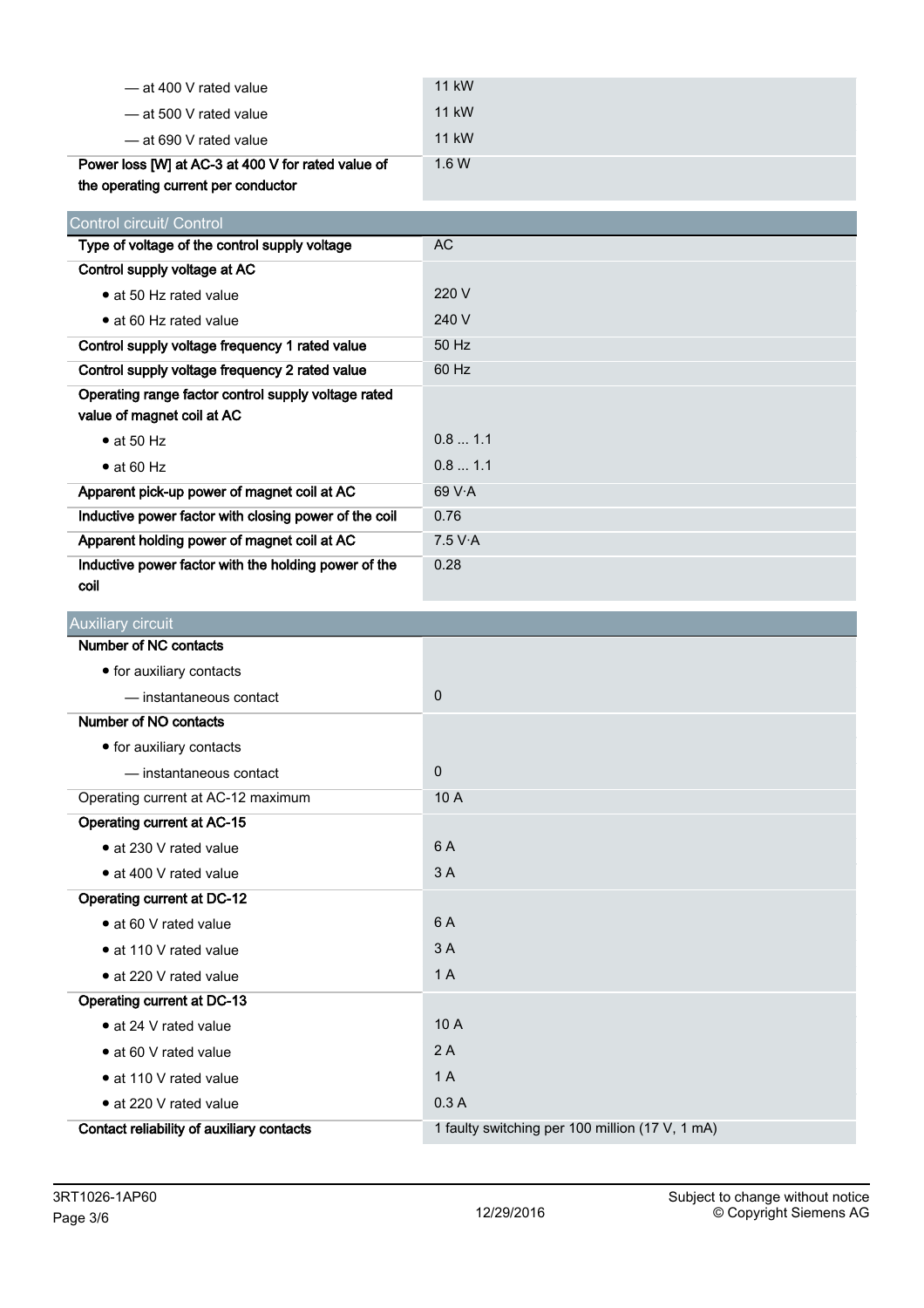| Short-circuit protection                               |                                                                                                     |
|--------------------------------------------------------|-----------------------------------------------------------------------------------------------------|
| Design of the fuse link                                |                                                                                                     |
| • for short-circuit protection of the main circuit     |                                                                                                     |
| - with type of coordination 1 required                 | fuse gL/gG: 100 A                                                                                   |
| - with type of assignment 2 required                   | fuse gL/gG: 35 A                                                                                    |
| • for short-circuit protection of the auxiliary switch | fuse gL/gG: 10 A                                                                                    |
| required                                               |                                                                                                     |
| Installation/ mounting/ dimensions                     |                                                                                                     |
| <b>Mounting type</b>                                   | screw and snap-on mounting onto 35 mm standard mounting rail                                        |
|                                                        | according to DIN EN 50022                                                                           |
| • Side-by-side mounting                                | Yes                                                                                                 |
| Height                                                 | 85 mm                                                                                               |
| Width                                                  | 45 mm                                                                                               |
| Depth                                                  | 91 mm                                                                                               |
| Required spacing                                       |                                                                                                     |
| • for grounded parts                                   |                                                                                                     |
| - at the side                                          | 6 mm                                                                                                |
| Connections/Terminals                                  |                                                                                                     |
| Type of electrical connection                          |                                                                                                     |
| • for main current circuit                             | screw-type terminals                                                                                |
| • for auxiliary and control current circuit            | screw-type terminals                                                                                |
| Type of connectable conductor cross-sections           |                                                                                                     |
| • for main contacts                                    |                                                                                                     |
| — solid                                                | 2x (1  2.5 mm <sup>2</sup> ), 2x (2.5  6 mm <sup>2</sup> ), max. 2x 10 mm <sup>2</sup>              |
| - single or multi-stranded                             | 2x (1  2,5 mm <sup>2</sup> ), 2x (2,5  6 mm <sup>2</sup> ), max. 2x 10 mm <sup>2</sup>              |
| - finely stranded with core end processing             | $2x$ (1  2.5 mm <sup>2</sup> ), $2x$ (2.5  6 mm <sup>2</sup> )                                      |
| • at AWG conductors for main contacts                  | 2x (16  12), 2x (14  10), 1x 8                                                                      |
| Type of connectable conductor cross-sections           |                                                                                                     |
| • for auxiliary contacts                               |                                                                                                     |
| — solid                                                | 2x (0.5  1.5 mm <sup>2</sup> ), 2x (0.75  2.5 mm <sup>2</sup> ), max. 2x (0.75  4 mm <sup>2</sup> ) |
| - finely stranded with core end processing             | 2x (0.5  1.5 mm <sup>2</sup> ), 2x (0.75  2.5 mm <sup>2</sup> )                                     |
| • at AWG conductors for auxiliary contacts             | 2x (20  16), 2x (18  14), 1x 12                                                                     |
| Certificates/approvals                                 |                                                                                                     |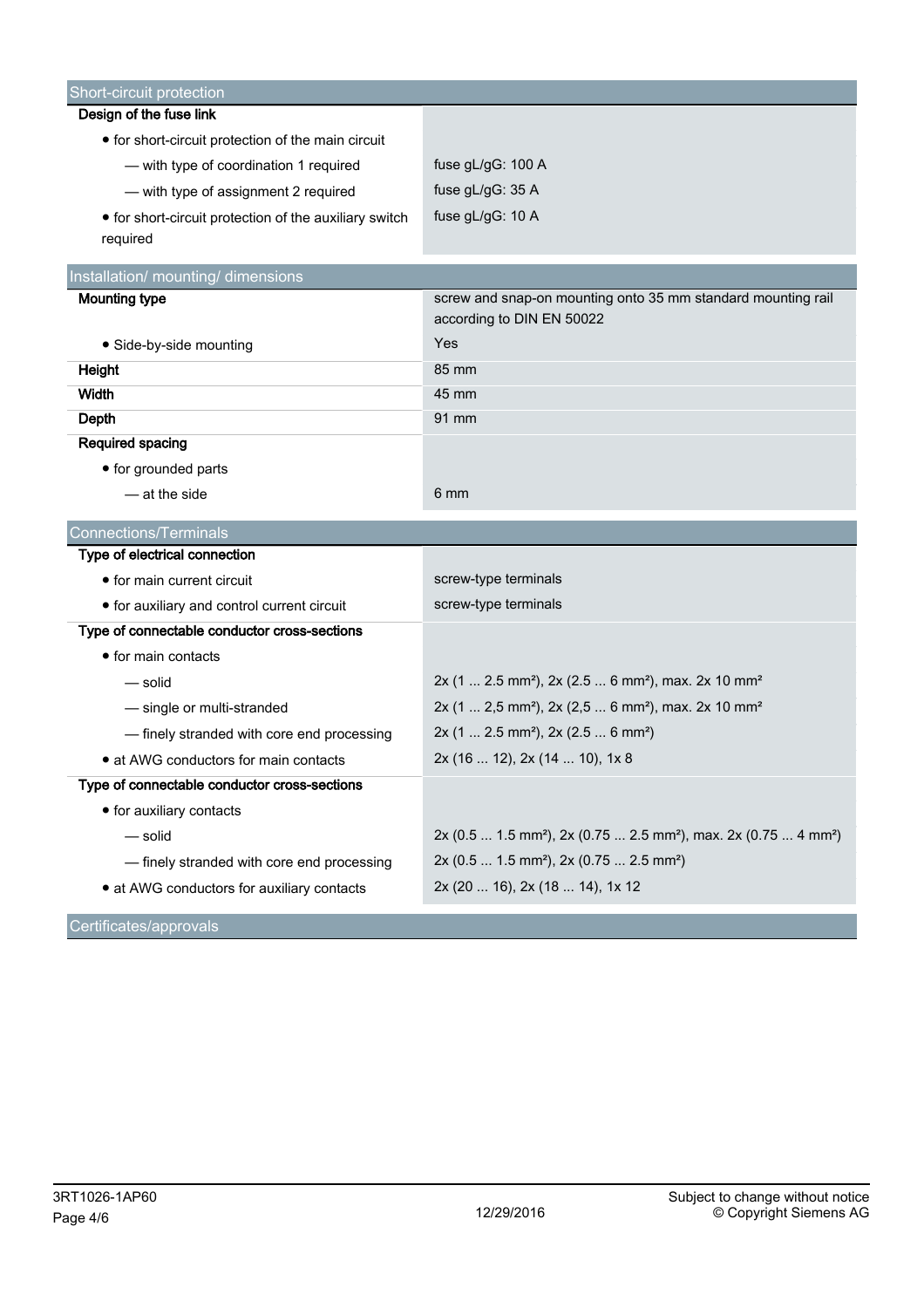| <b>General Product Approval</b> |                                | Declaration of<br>Conformity | <b>Test Certificates</b> |                                      |                                       |
|---------------------------------|--------------------------------|------------------------------|--------------------------|--------------------------------------|---------------------------------------|
| <b>CSA</b>                      | UL                             |                              | F<br>EG-Konf.            | spezielle<br>Prüfbescheinigunge<br>n | Typprüfbescheinigu<br>ng/Werkszeugnis |
| <b>Shipping Approval</b>        |                                |                              |                          |                                      |                                       |
| ABS                             | ĴÅ<br><b>DNV</b><br><b>DNV</b> | GL <sup>O</sup><br>GL        | egistei<br><b>LRS</b>    | <b>RINA</b>                          | <b>RMRS</b>                           |
| other                           |                                |                              |                          |                                      |                                       |
| Umweltbestätigung               | Bestätigungen                  | sonstig                      |                          |                                      |                                       |

### Further information

Information- and Downloadcenter (Catalogs, Brochures,…) <http://www.siemens.com/industrial-controls/catalogs>

Industry Mall (Online ordering system)

<https://mall.industry.siemens.com/mall/en/en/Catalog/product?mlfb=3RT1026-1AP60>

Cax online generator

<http://support.automation.siemens.com/WW/CAXorder/default.aspx?lang=en&mlfb=3RT1026-1AP60>

Service&Support (Manuals, Certificates, Characteristics, FAQs,...) <https://support.industry.siemens.com/cs/ww/en/ps/3RT1026-1AP60>

Image database (product images, 2D dimension drawings, 3D models, device circuit diagrams, EPLAN macros, ...) [http://www.automation.siemens.com/bilddb/cax\\_de.aspx?mlfb=3RT1026-1AP60&lang=en](http://www.automation.siemens.com/bilddb/cax_de.aspx?mlfb=3RT1026-1AP60&lang=en)